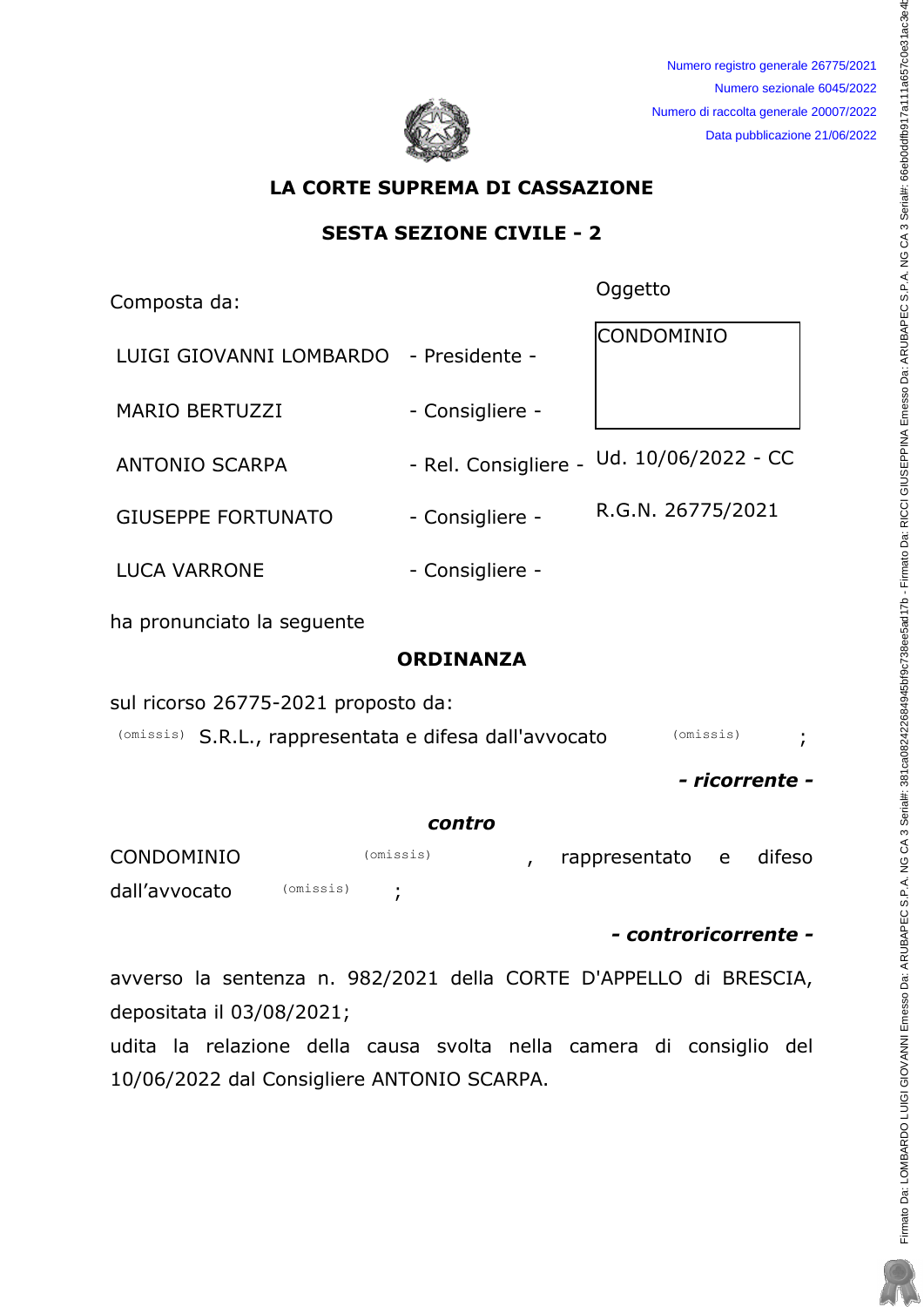Numero registro generale 26775/2021 Numero sezionale 6045/2022 Numero di raccolta generale 20007/2022 Data pubblicazione 21/06/2022

## **FATTI DI CAUSA E RAGIONI DELLA DECISIONE**

La (omissis) s.r.l. ha proposto ricorso articolato in unico motivo avverso la sentenza n. 982/2021 della Corte d'appello di Brescia, pubblicata in data 3 agosto 2021.

Resiste con controricorso il Condominio (omissis)

La Corte d'appello di Brescia ha respinto il gravame proposto dalla (Omissis) s.r.l. contro la sentenza del Tribunale di Brescia n. 977 del 29 marzo 2018, nel contraddittorio con il Condominio (omissis) Tribunale aveva rigettato l'opposizione ex art. 645 c.p.c. spiegata dalla medesima (omissis) s.r.l. avverso il decreto ingiuntivo n. 5521/2015 intimato dal Condominio per il pagamento di € 14.945,91 a titolo di spese condominiali. Il Tribunale disattese la tesi dell'opponente, costruttrice del fabbricato e predisponente il regolamento condominiale, secondo cui doveva applicarsi la clausola 11 di tale regolamento, in base alla quale le spese condominiali sarebbero state da ripartire fra i soli acquirenti delle unità abitative fino a che non fossero state tutte vendute, con esonero quindi della società per le unità rimaste invendute. Per il Tribunale, dovendo qualificarsi gli altri condòmini quali consumatori, la clausola, contenuta nel regolamento condominiale, era da considerarsi vessatoria, tenuto conto dello squilibrio reso evidente dal fatto che l'esonero era integrale e senza previsione di un termine massimo, e quindi inefficace nei loro confronti in quanto non appositamente approvata.

La Corte d'appello di Brescia, richiamato l'orientamento giurisprudenziale circa l'applicabilità delle norme del Codice del consumo alle convenzioni di ripartizione delle spese condominiali predisposte dal costruttore, o dall'originario unico proprietario dell'edificio condominiale, ha evidenziato che nel caso specifico non è contestata né la qualifica di professionista venditrice e predisponente la clausola in capo alla (omissis) s.r.l., né quella di consumatori in capo agli acquirenti delle singole unità immobiliari, e non lo è neppure l'applicabilità al predetto rapporto del Codice del Firmato Da: LOMBARDO LUIGI GIOVANNI Emesso Da: ARUBAREC S.P.A. NG CA 3 Serial#: 381 ca082422684945bf9c7288e5ad17b - Firmato Da: RICCI GIUSEPPINA Emesso Da: ARUBAPEC S.P.A. NG CA 3 Serial#: 66eb0ddfb917a111a657c0e31ac3e4b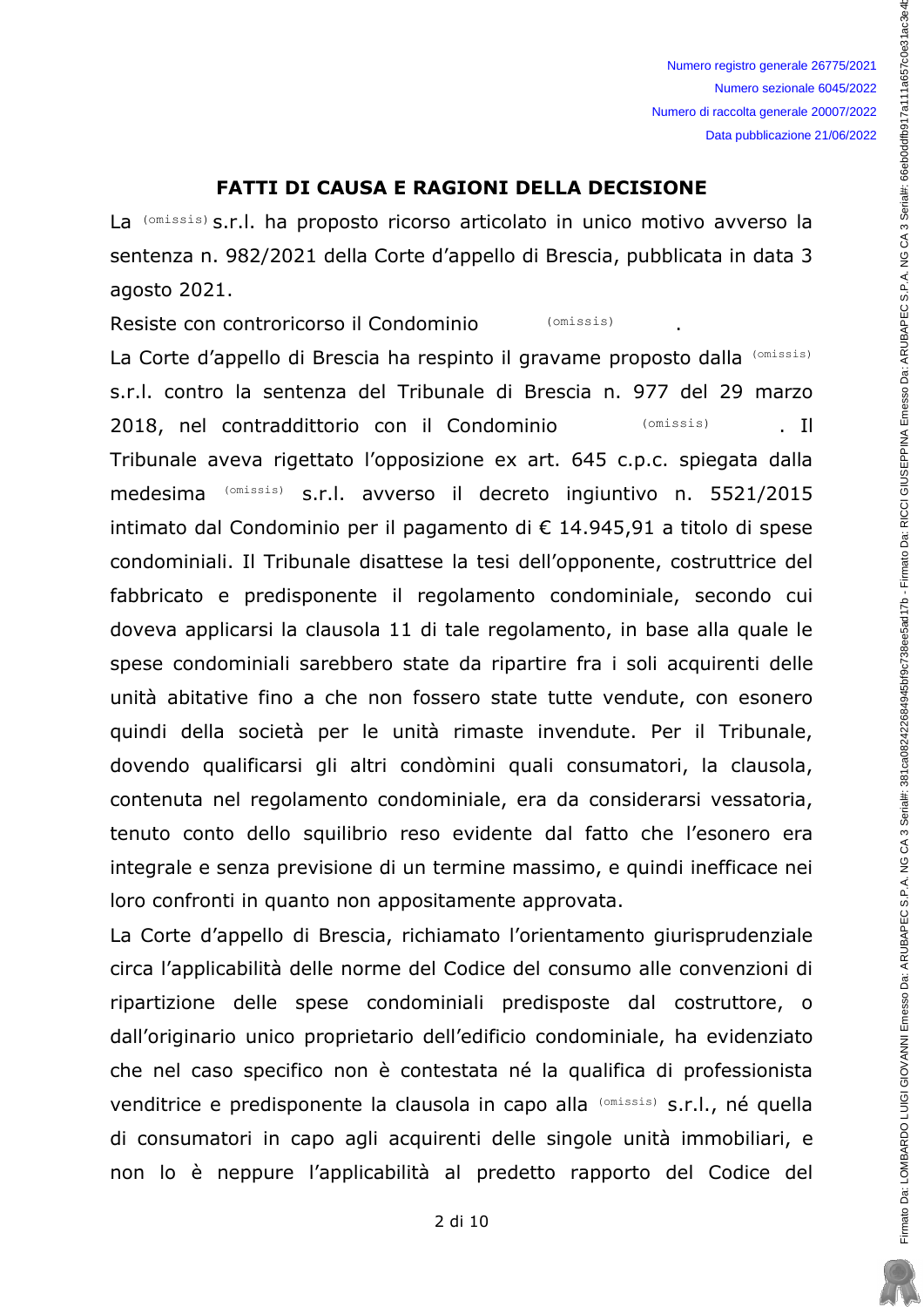Firmato Da: LOMBARDO LUIGI GIOVANNI Emesso Da: ARUBAREC S.P.A. NG CA 3 Serial#: 381 ca082422684945bf9c7288e5ad17b - Firmato Da: RICCI GIUSEPPINA Emesso Da: ARUBAPEC S.P.A. NG CA 3 Serial#: 66eb0ddfb917a111a657c0e31ac3e4b

Consumo, vertendo la contestazione unicamente sull'applicabilità, alla clausola in questione, del regime di nullità-inefficacia in quanto vessatoria ai sensi dell'art. 33 del Codice del Consumo. La Corte d'appello ha tuttavia sottoposto a critica quanto affermato nella sentenza n. 16321 del 4 agosto 2016 della Corte di cassazione, che, a suo dire, restringeva l'applicabilità del Codice del Consumo alle sole convenzioni limitative di natura reale incidenti sul bene compravenduto, e così ha ribadito la tesi del giudice di primo grado, in base alla quale la clausola d'esenzione dalla spese predisposta dalla società venditrice, risulterebbe "in sé prospettare uno squilibrio significativo dei diritti e obblighi derivanti dal contratto". La sentenza impugnata ha posto in risalto che: 1) l'esenzione è totale, attribuendo tutte le spese di tali unità agli altri condomini in proporzione ai millesimi di proprietà; 2) non è previsto un termine massimo; 3) l'importo delle spese non è determinabile al momento del contratto. La conclusione raggiunta dalla Corte d'appello è che "[è] quindi valida la delibera che, pure in contrasto con una clausola di regolamento da ritenersi inefficace, ha determinato la quota di spese condominiali a carico di (omissis) s.r.l. in proporzione alle unità immobiliari di sua proprietà".

Il motivo di ricorso della (omissis) s.r.l. denuncia la violazione e/o falsa applicazione, dell'art. 1123 c.c. e degli artt. 33, 34 e 36 del Dlgs. 205/2006 ("Codice del Consumo") alla luce del principio di diritto enunciato dalla giurisprudenza di legittimità.

Su proposta del relatore, che riteneva che il ricorso potesse essere dichiarato manifestamente fondato, con la consequente definibilità nelle forme di cui all'art. 380-bis c.p.c., in relazione all'art. 375, comma 1, n. 5), c.p.c., il Presidente ha fissato l'adunanza della camera di consiglio.

Le parti hanno presentato memorie.

Nell'ultima parte della memoria del Condominio (omissis) si insiste per la "nullità della clausola del regolamento condominiale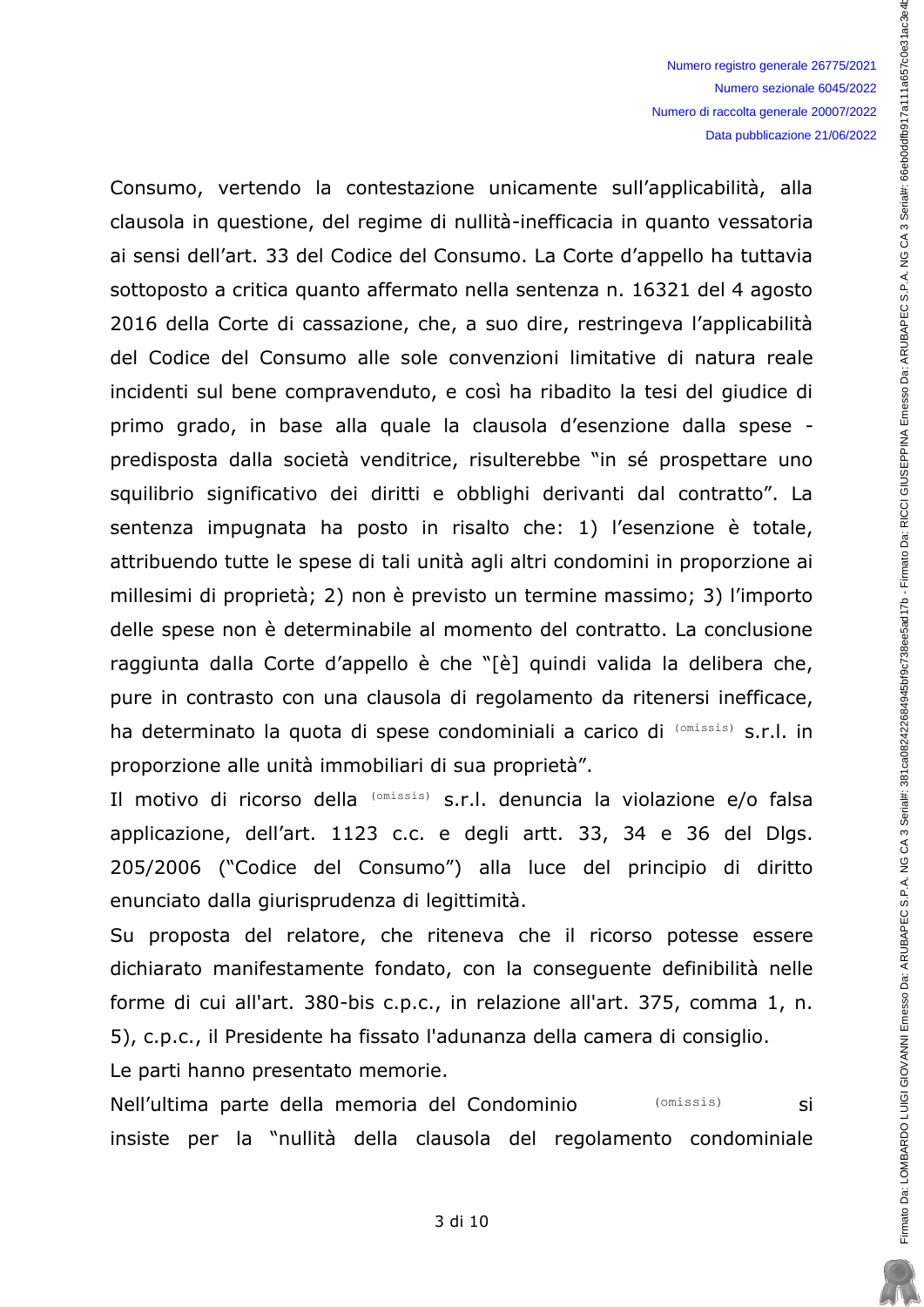statuente l'esonero totale e sine die dal pagamento delle spese comuni da parte della costruttrice".

Va perciò premesso, anche ai fini del pregiudiziale riscontro della regolarità dell'instaurato contraddittorio, che il giudizio in esame si svolge tra la condomina (omissis) s.r.l., intimata con provvedimento monitorio per la riscossione di contributi condominiali, ed il Condominio (omissis)

, in persona dell'amministratore. Non è posta questione, devoluta al sindacato di questa Corte, sui limiti cognitivi del giudizio di opposizione al decreto ingiuntivo emesso per la riscossione di contributi condominiali, nel quale il giudice può sindacare sia la nullità della deliberazione assembleare fondamento dell'ingiunzione, sia l'annullabilità di posta  $\overline{a}$ tale deliberazione, ma a condizione che quest'ultima sia stata dedotta mediante apposita domanda riconvenzionale, ai sensi dell'art. 1137, comma 2, c.c., nel termine perentorio ivi previsto, e non in via di eccezione (Cass. Sez. Unite, 14 aprile 2021, n. 9839).

La legittimazione al presente giudizio del Condominio (omissis)  $\overline{ }$ rappresentato dall'amministratore, si giustifica, peraltro, in base all'art. 1130, n. 3, c.c., con riguardo alla domanda di riscossione dei contributi ed alla relativa opposizione a decreto ingiuntivo proposta dalla (Omissis) s.r.l. Il Condominio, in persona dell'amministratore, non è invece legittimato ai fini di una decisione con efficacia di giudicato sulla questione della nullità o della inefficacia della clausola convenzionale relativa alla ripartizione delle spese, contenuta nel regolamento di condominio, che si assume accettato dai partecipanti. Tale pronuncia postulerebbe, com'è noto, un'azione esperibile da o nei confronti (non del condominio, ma) di tutti i condomini in situazione di litisconsorzio necessario, trattandosi di un contratto plurilaterale avente scopo comune., in quanto partecipi al vincolo negoziale che si assume viziato (da ultimo, Cass. Sez. 6 - 2, 10 marzo 2021, n. 6656). Della questione della nullità o della inefficacia della clausola convenzionale relativa alla ripartizione delle spese, contenuta nel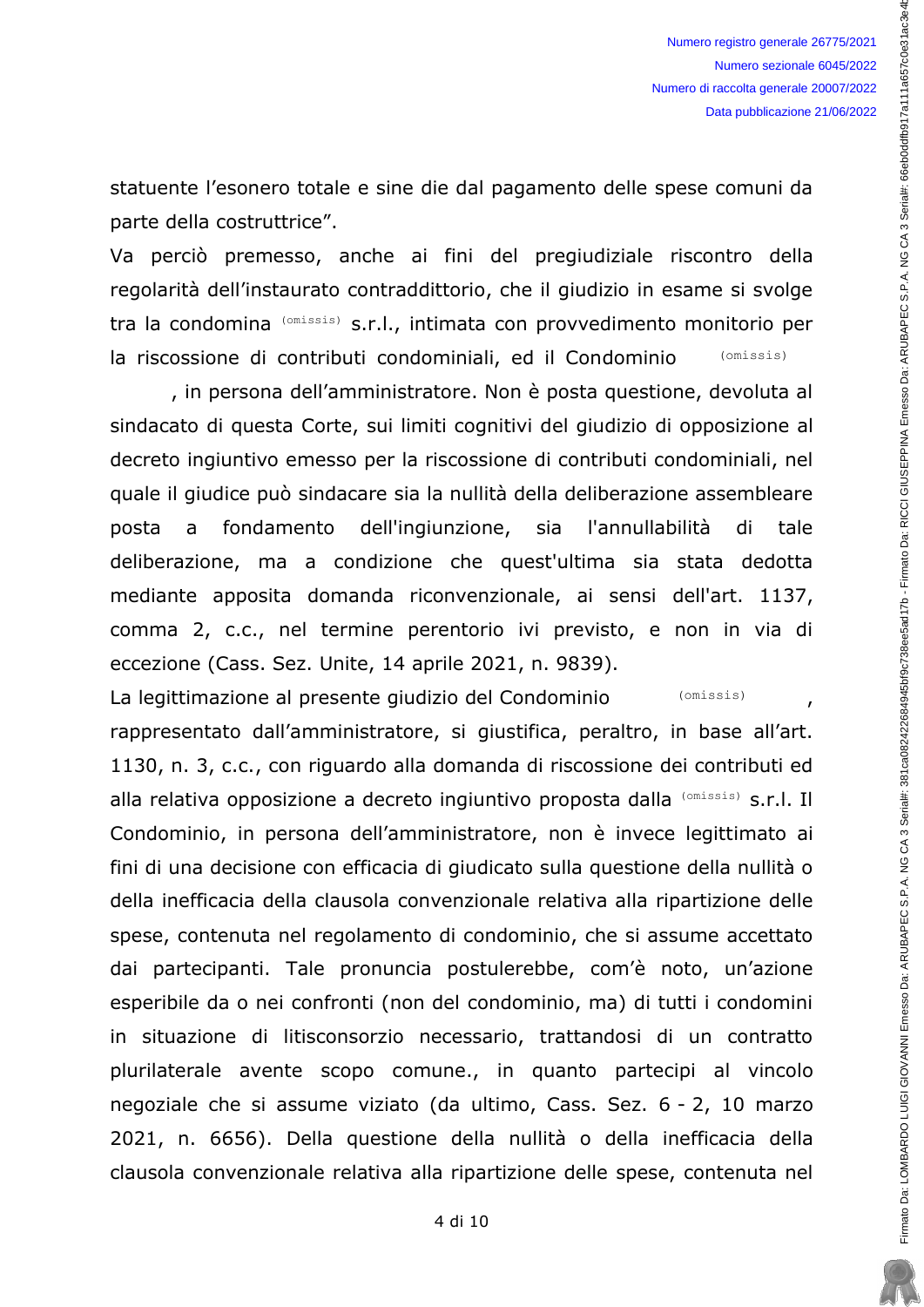regolamento, si conosce quindi in questo giudizio evidentemente soltanto nei limiti di un accertamento incidentale.

La sentenza della Corte d'appello di Brescia è, allora, incorsa in una manifesta violazione dell'art. 33 del Codice del Consumo.

Questa norma prevede la vessatorietà delle clausole del contratto concluso tra il consumatore ed il professionista che, malgrado la buona fede, "determinano a carico del consumatore un significativo di squilibrio dei diritti e degli obblighi derivanti dal contratto". Il contratto che intercorre tra il professionista costruttore del fabbricato ed il consumatore acquirente di una delle unità immobiliari in esso compreso è, di regola, una compravendita. Gli obblighi che derivano per il venditore dal contratto di compravendita sono delineati dall'art. 1476 del codice civile: consegnare la cosa al compratore, fargli acquistare la proprietà della cosa o il diritto, se l'acquisto non è effetto immediato del contratto; garantire il compratore dall'evizione e dai vizi della cosa. Ai sensi dell'art. 1498 del codice civile, il compratore è, a sua volta, obbligato al pagamento del prezzo. Dal contratto di compravendita di una unità immobiliare compresa in un edificio condominiale non discende, quindi, all'evidenza, un obbligo per il venditore di contribuire alle spese per le parti comuni in proporzione al valore delle restanti unità immobiliari che tuttora gli appartengano; tale obbligo discende, piuttosto, dagli artt. 1118 e 1123 c.c. e può essere oggetto, tuttavia, di "diversa convenzione" ai sensi del primo comma dell'art. 1123 c.c.

 $\dot{E}$  pacifico, infatti, che gli artt. 1118, comma 1, e 1123 c.c. posso essere derogati da una convenzione stipulata tra tutti i condomini, come anche da una deliberazione presa dagli stessi con l'unanimità dei consensi dei partecipanti. L'autonomia negoziale può anche prevedere l'esenzione totale o parziale per taluno dei condomini dall'obbligo di partecipare alle spese condominiali. Ciò, ad esempio, si affermava da Cass. 25 marzo 2004, n. 5975, la quale peraltro aggiungeva che la clausola del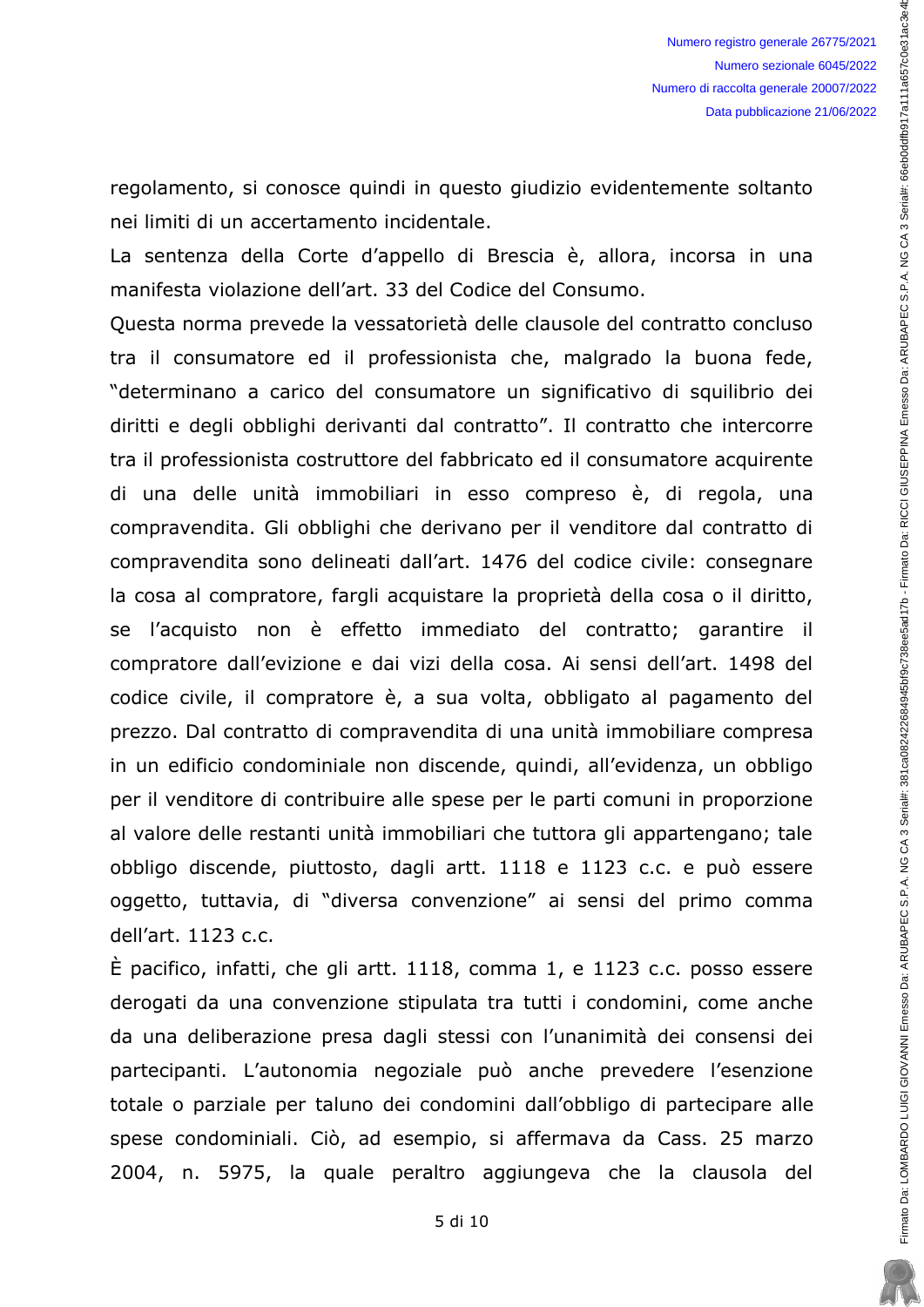regolamento condominiale, che stabilisce in favore di taluni condomini l'esenzione totale dall'onere di contribuire a qualsiasi tipo di spese, in ordine a una determinata cosa comune, può determinare il superamento nei riguardi della suddetta categoria di condomini della presunzione di comproprietà su quella parte del fabbricato. Nella disciplina del condominio edilizio non è contemplata una norma che abbia portata analoga all'art. 2265 c.c., la quale trova, del resto, la propria giustificazione nell'essenziale scopo lucrativo che viene perseguito tramite una attività imprenditoriale. La convenzione di esonero di taluno dei condomini dagli obblighi collegati alla contitolarità del diritto di proprietà sulle cose comuni, eventualmente inserita nel cosiddetto contenuto contrattuale del regolamento di condominio, è quindi (a differenza di ciò che traspare nella ricostruzione operata dalla Corte d'appello di Brescia), palesemente vicenda negoziale autonoma e distinta, sotto un profilo soggettivo e oggettivo, rispetto al contratto di vendita dell'unità immobiliare intercorsa tra costruttore proprietario originario e singolo condomino acquirente, seppure tale "diversa convenzione" ex art. 1123 c.c. sia oggetto di espresso richiamo nei titoli di compravendita di ciascun appartamento dell'edificio comune.

Perché una clausola della convenzione sulle spese condominiali contenuta nel regolamento di condominio sia valutata ai fini dell'art. 33 del Codice del Consumo occorre, allora, che la stessa provochi un significativo squilibrio (non ex se negli obblighi di contribuzione derivanti dagli artt. 1118 e 1123 c.c., ma) dei diritti e degli obblighi derivanti, ai sensi degli artt. 1476 e 1498 c.c., dal contratto di compravendita concluso tra il venditore professionista e il consumatore acquirente. Acquistano a tal fine rilievo, come affermava già Cass., 4 agosto 2016, n. 16321 (richiamata da Cass. 23 luglio 2019, n. 19832, e da Cass. 14 gennaio 2021, n. 497), le sole clausole del regolamento di condominio predisposte dal costruttore o proprietario dell'edificio, ricollegabili originario unico all'esercizio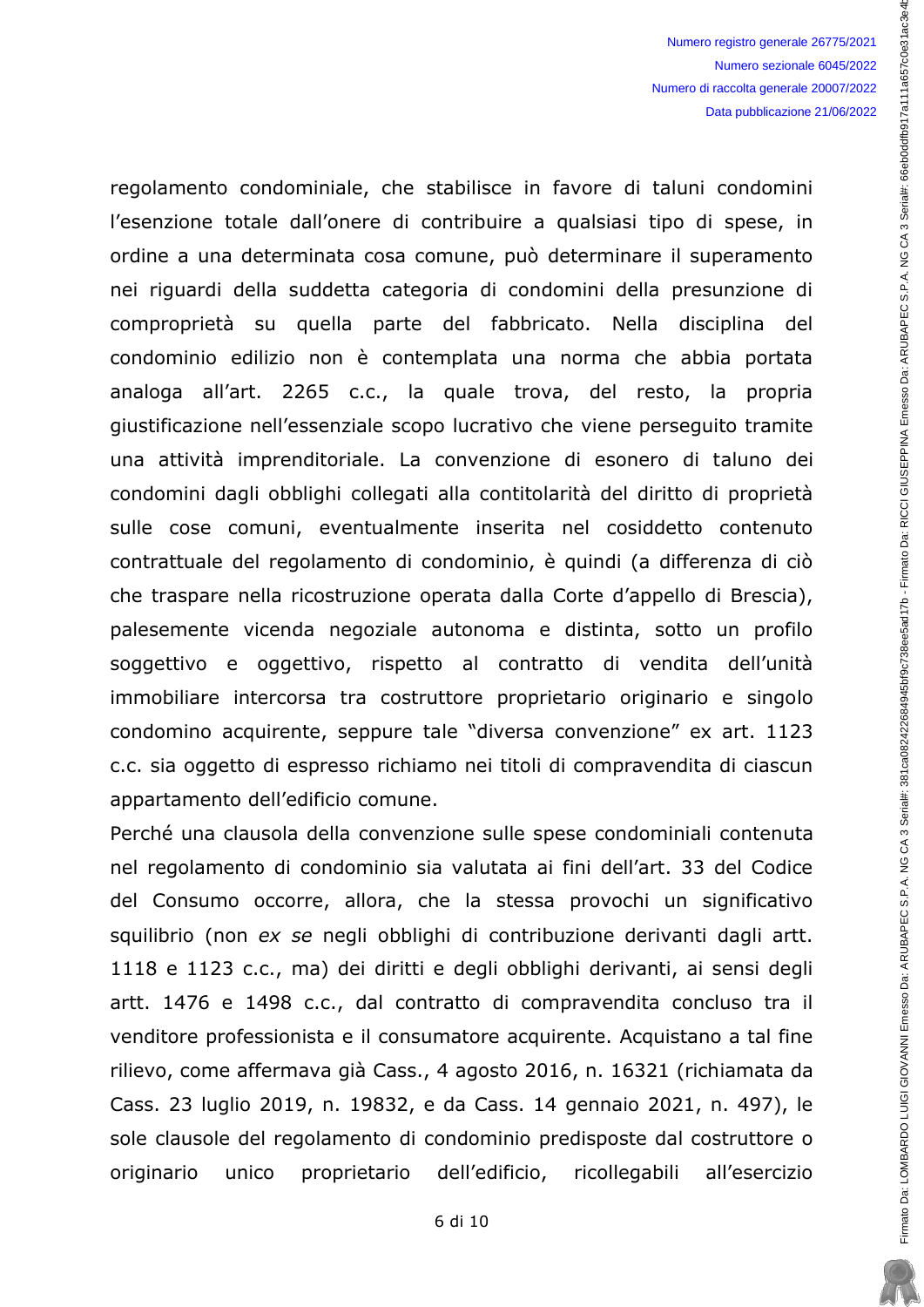Firmato Da: LOMBARDO LUIGI GIOVANNI Emesso Da: ARUBAREC S.P.A. NG CA 3 Serial#: 381 ca082422684945bf9c7288e5ad17b - Firmato Da: RICCI GIUSEPPINA Emesso Da: ARUBAPEC S.P.A. NG CA 3 Serial#: 66eb0ddfb917a111a657c0e31ac3e4b

dell'attività imprenditoriale o professionale da quello svolta, che, valutate alla luce del complessivo programma obbligatorio, secondo i profili del «significativo squilibrio dei diritti e degli obblighi derivanti dal contratto» e della «buona fede», ai sensi dell'art. 33, comma 1, d.lgs. 6 settembre 2005, n. 206, in rapporto al condomino acquirente dell'unità immobiliare di proprietà esclusiva che rivesta lo status di consumatore, incidano sulla portata della prestazione traslativa di dare dovuta dall'alienante, la quale si estende di regola alle parti comuni, ovvero sul corrispettivo dovuto dal compratore per il bene venduto.

Al contrario, il regolamento di condominio cosiddetto "contrattuale", quali ne siano il meccanismo di produzione ed il momento della sua efficacia, si configura, dal punto di vista strutturale, come un contratto plurilaterale, avente, cioè, pluralità di parti e scopo comune, nel quale non si pone quindi un nesso di reciprocità tra le prestazioni o le attribuzioni patrimoniali, né rileva il pericolo di uno squilibrio fra diritti ed obblighi contrapposti.

Neppure deve trascurarsi la legittimazione relativa spettante al contraente protetto a far valere la nullità di protezione delle clausole vessatorie (art. 36, comma 3, d.lgs. 6 settembre 2005, n. 206), salva la rilevabilità officiosa come regolata nei principi enunciati da Cass. Sez. Unite 12 dicembre 2014, n. 26242 e n. 26243, entrambe supponendo comunque un giudizio di cui siano parti il professionista ed il consumatore, ovvero i soggetti contraenti del rapporto di consumo, e nel quale venga in gioco l'esecuzione di quella clausola. Secondo Corte di Giustizia UE, Prima Sezione, sentenza 2 aprile 2020, causa C-329/19, invero, l'articolo 1, paragrafo 1, e l'articolo 2, lettera b), della direttiva 93/13/CEE del Consiglio, del 5 aprile 1993, concernente le clausole abusive nei contratti stipulati con i consumatori, devono essere interpretati nel senso che non ostano a una giurisprudenza nazionale che interpreti la normativa di recepimento della medesima direttiva nel diritto interno in modo che le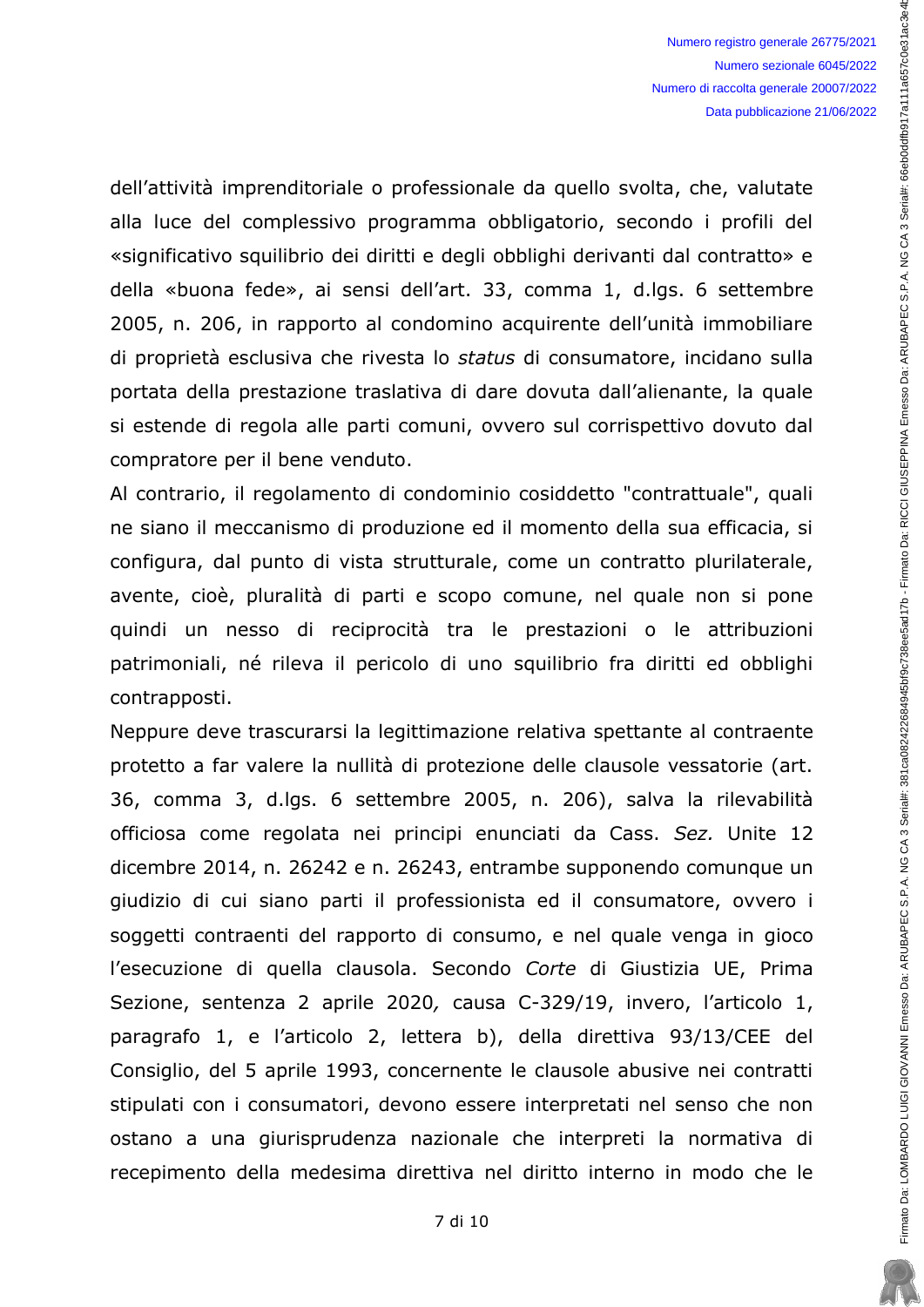si deduce che per "la

Firmato Da: LOMBARDO LUIGI GIOVANNI Emesso Da: ARUBAREC S.P.A. NG CA 3 Serial#: 381 ca082422684945bf9c7288e5ad17b - Firmato Da: RICCI GIUSEPPINA Emesso Da: ARUBAPEC S.P.A. NG CA 3 Serial#: 66eb0ddfb917a111a657c0e31ac3e4b

norme a tutela dei consumatori che essa contiene siano applicabili anche a un "contratto concluso con un professionista da un soggetto giuridico quale il condominio nell'ordinamento italiano", sebbene un simile soggetto giuridico non rientra nell'ambito di applicazione della suddetta direttiva. Il presente giudizio intercorre tra il Condominio  $(omissis)$ e la (omissis) s.r.l. e non ha ad oggetto un contratto di consumo concluso tra la società e il condominio; la nullità della clausola vessatoria è stata invece intesa operante "a vantaggio" del Condominio.

La soluzione qui prescelta si pone, pertanto, in continuità con i precedenti richiamati, e non in contrasto, come sostiene la memoria ex art. 380 bis,

comma 2, c.p.c. del Condominio  $(omissis)$ Nella memoria del Condominio  $(omissis)$ 

corretta applicazione dell'art. 33, comma 1, Codice del Consumo debba prendersi in considerazione l'intero assetto delle obbligazioni derivanti dai singoli contratti di compravendita, siglati tra (omissis) e gli acquirenti condomini, tra cui, nel caso di specie, l'obbligazione che sorge in capo a quest'ultimi di tenere totalmente ed illimitatamente esente la venditrice dal pagamento delle spese di gestione delle parti comuni in proporzione al valore degli altri immobili condominiali di proprietaria della stessa ricorrente". Il controricorrente in memoria invita proprio a fare applicazione dell'art. 34, comma 1, del Codice del consumo, ovvero a valutare la vessatorietà della clausola del regolamento condominiale "tenendo conto della natura del bene o del servizio oggetto del contratto e facendo riferimento alle circostanze esistenti al momento della sua conclusione ed alle altre clausole del contratto medesimo o di un altro collegato o da cui dipende". Il controricorrente ravvisa tale collegamento tra la clausola 11, comma 6, del regolamento e i diritti e gli obblighi derivanti dai singoli contratti di compravendita delle unità immobiliari. Le considerazioni svolte nella memoria del Condominio  $(omissis)$ non si discostano, allora, da quanto sinora affermato in motivazione, ma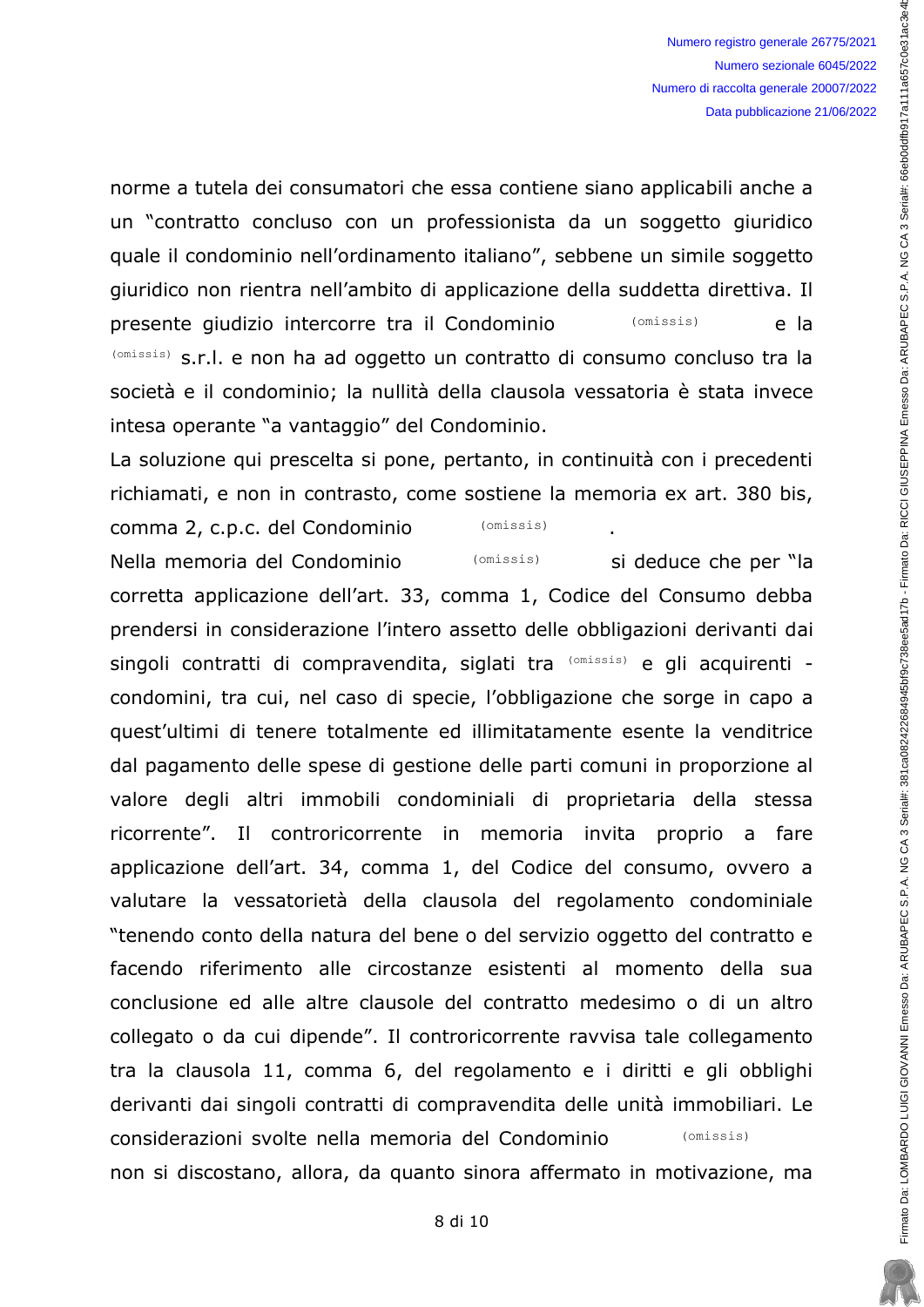esse stesse postulano, rispetto alla prima indagine compiuta nella sentenza impugnata, un più complesso accertamento sul merito della vessatorietà della clausola, che non può che svolgersi in sede di rinvio. Occorre, cioè, procedere, ad un accertamento della vessatorietà della "clausola 11", che esonera la costruttrice dal pagamento delle spese condominiali, valutando non lo squilibrio dei diritti e degli obblighi derivanti dal regolamento di condominio, il quale non è un contratto di squilibrio consumo, quanto lo dell'intero rapporto contrattuale sinallagmatico e dunque della complessiva operazione economica intercorsi tra il singolo acquirente consumatore e il professionista venditore. L'eventuale accertamento della vessatorietà della clausola nell'ambito del rapporto di consumo "a vantaggio del consumatore" ripercuoterà la sua incidenza sulla validità della adesione alla convenzione ex art. 1123 comma 1 c.c.

Va pertanto enunciato il seguente principio di diritto:

"la clausola relativa al pagamento delle spese condominiali inserita nel regolamento di condominio predisposto dal costruttore o originario unico proprietario dell'edificio e richiamato nel contratto di vendita della unità immobiliare concluso tra il venditore professionista e il consumatore acquirente, può considerarsi vessatoria, ai sensi dell'art. 33, comma 1, d.lgs. 6 settembre 2005, n. 206, ove sia fatta valere dal consumatore o rilevata d'ufficio dal giudice nell'ambito di un giudizio di cui siano parti i soggetti contraenti del rapporto di consumo e sempre che determini a carico del consumatore un significativo squilibrio dei diritti e degli obblighi derivanti dal contratto, e dunque se incida sulla prestazione traslativa del bene, che si estende alle parti comuni, dovuta dall'alienante, o sull'obbligo di pagamento del prezzo gravante sull'acquirente, restando di regola estraneo al programma negoziale sinallagmatico della compravendita del singolo appartamento l'obbligo del venditore di contribuire alle spese per